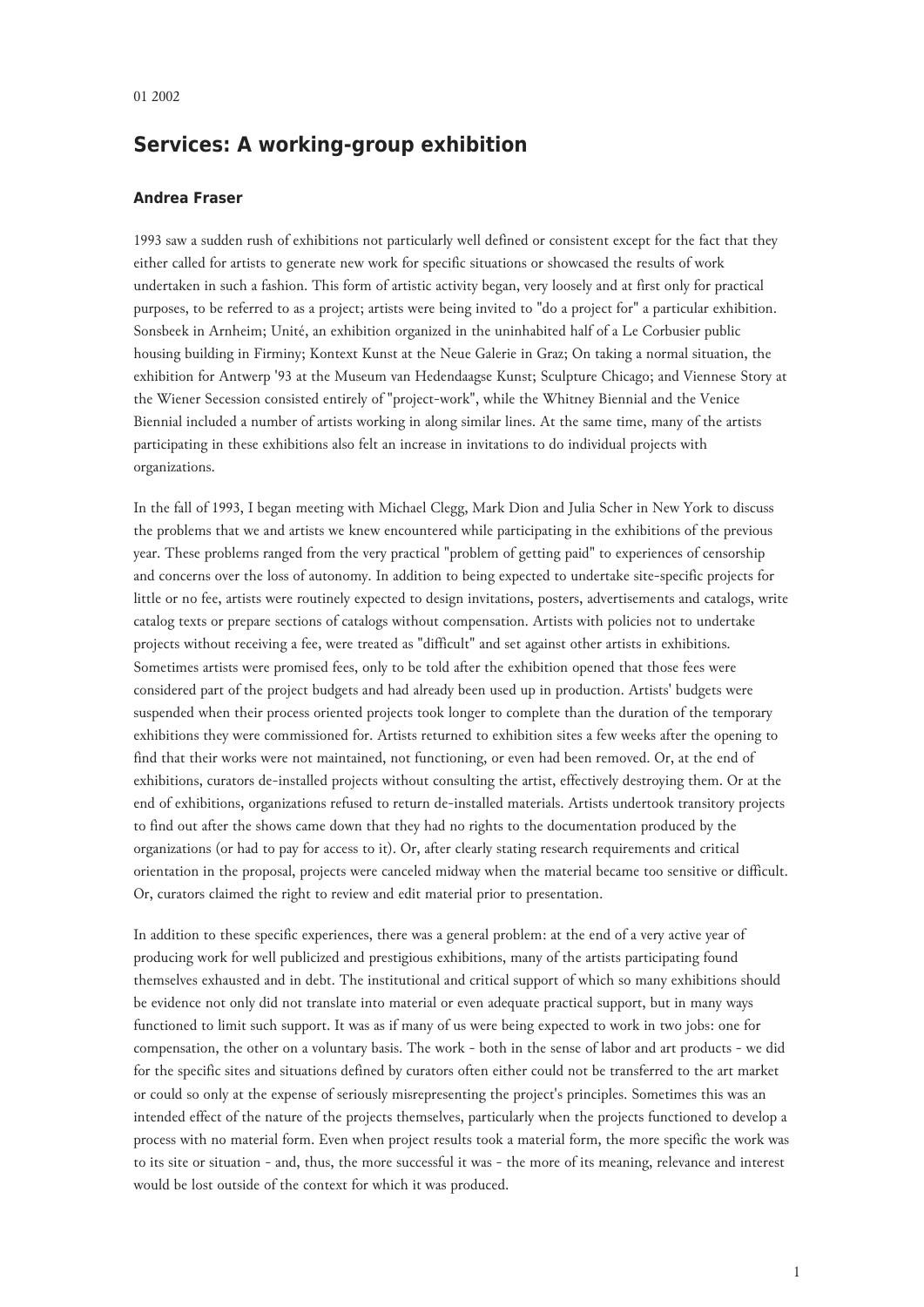While many of these problems obviously stemmed from a lack of material support for project work, critical acceptance had created a demand for projects by cultural organizations, that was clearly not only a demand for particular individual artists. This demand provided project artists with the prospect of a certain leverage and for the possibility of acting collectively to use this leverage, to represent and safeguard our material interests as well as our interest in fostering conditions conducive to the development of what we believed was an important form of artistic activity.

The artists meetings in the fall of 1993 produced a questionnaire on preferred working conditions sent out to thirty-some artists who engage in project work. Our intention was to create a data-base that would provide artists with more confidence in making certain demands and which could also serve as the foundation of a general contract to be developed by a larger group we hoped to convene. At the same time, Helmut Draxler and I began to develop our proposal for Services.

Services was conceived as an on-going project. Its manifestation at the Kunstraum der Universität Lüneburg was to be the first of what we hoped would be bi-annual meetings sponsored by different contemporary art organizations. The meetings and its accompanying installation - which we called a "working-group exhibition" - would be the basis for a continuing forum at which artists and curators involved with project work could develop a framework for their activities that would integrate the practical and the theoretical, encompassing material and political as well as artistic concerns. The documentation of historical and contemporary activity collected to support these discussions, along with videotapes of the meetings themselves, would grow into an easily copied and distributed archive made available through the installations accompanying the working-group discussions - all of which were to contain photocopying machines - and afterward maintained by the various sponsoring organizations. The installation would also circulate by itself between working-group sessions and to organizations without the resources to sponsor meetings. In addition, we hoped a bi-annual publication could be generated containing summaries or edited transcripts of working-group discussions along with presentations of the related historical material collected for the installations.

After completing the proposal and confirming participants, Helmut Draxler and I wrote up a working group program and invited participants to select one session at which to make a short, informal presentation. These presentations were not to be complete descriptions of projects, but were to focus on the problems or solutions a particular project posed for the conditions indicated by the session's topic. Participants were also asked to bring documentation of projects they intended to discuss as contributions to the installation. A few artists who were not able to participate - Mark Dion, Group Material, Louise Lawler and Julia Scher - also contributed material. Instead of complete documentation of particular projects we requested specific materials: the letter of invitation or initial proposal; the contract or letter of agreement; and summary documentation of the project itself. The aim of this selection was to put the project in the context of the relations under which it was undertaken, so as to be able to consider how either those relations may have determined the development of the project or, conversely, how the project influenced the relations in which it was produced.

Like this contemporary material, the historical material collected in the installation was oriented toward a re-integration of the issues and strategies developed by artists with the conditions and relations of artistic production. The historical material focused primarily on the activities of the Art Workers Coalition (AWC) in New York between 1969 and 1973. The AWC was probably the most significant post-war American attempt by artists to collectively redefine both the material conditions of their practices and its social function particularly in terms of relations to public and private art presenting organizations. Many of the policy changes the AWC pressed museums for - free admission, equal representation of artists, museum professionals and patrons on museum boards, royalties paid to artists when their work is exhibited, and substantial representation of minority artists in collections and exhibitions were never realized. The AWC did however spur the development of community cultural centers, artist-run exhibition spaces, and political and activist art practices - particularly institutional critique. It also, through a resistance to feminist issues, contributed to the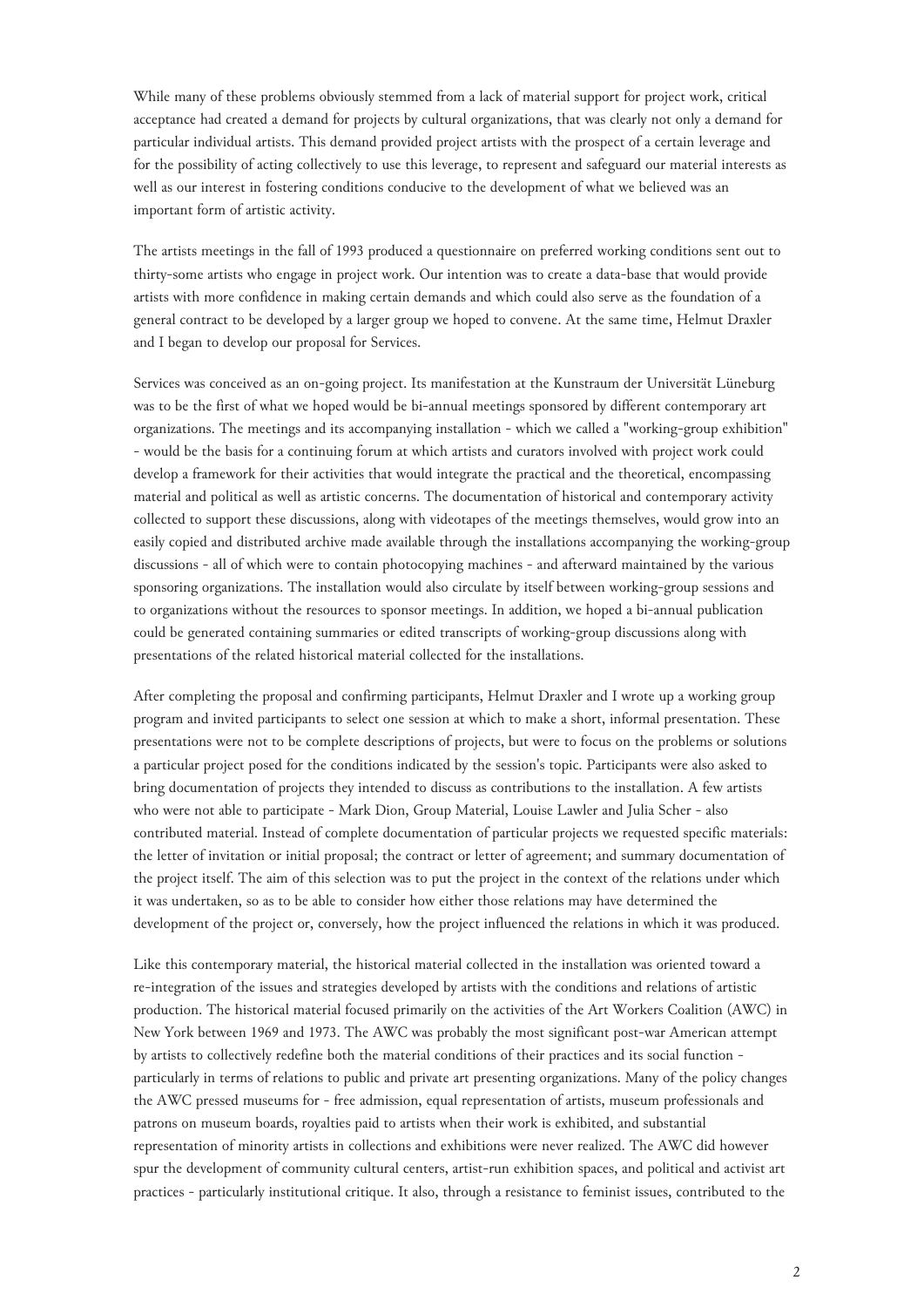emergence of an independent women's art movement. Guidelines for museum presentation, contracts for commercial art galleries and the re-sale of art work developed by the AWC were presented as possible models for project contracts. The possible influence of the AWC's demands on the emergence of the artist's fee - and thus on the development of art practice as service provision - was also considered.

In addition to the material on the AWC, the historical portion of the installation also included documentation of the conciliation of Hans Haacke's 1971 Guggenheim show; documentation of the groups Artists Meeting For Cultural Change, Fashion Moda and Internationales Künstlergremium; and texts and documentation of works by artists such as Michael Asher, Christian Boltanski, Marcel Broodthaers, Daniel Buren and the Guerrilla Art Action Group.

The working-group meetings and installation in Lüneburg were to function as a model, not only for Services as an on-going project but also for the role of exhibitions and art presenting organizations relative to project based practices. In this sense, Services was motivated both by a critique of exhibitions and symposia and by the project work itself for an alternative to art organizations defined by their functions as exhibitors of art objects.

The problem which many artists engaged in project work are confronted with when invited to participate in exhibitions is that many projects do not exist as objects or as installations possible to reconstruct. Services addressed this "problem" as a problem, not of projects, but of exhibitions as such. To the extent that exhibitions demand objects (or environments) to be encountered in a physical form, they marginalize practices which are not production based. Given the fact that more and more artists profess to be engaged in issue based work, there seems to be an increasingly insupportable contradiction between the concerns of artists and the objects they produce for display in art exhibition spaces.

What can art exhibition be if not an occasion to encounter works of art in their physical or temporal form? While video tapes provided Services with a temporal dimension that "justified" its existence as an exhibition (rather than just a publication), our interest was in trying to introduce a physical dimension which would revolve not around art objects but around the social interactions the space would become a frame for. The table around which the working-group met remained in the space for people to use while reading and talking about the documentary material they could take down from the pin-board walls. In this sense, we hoped that the working group sessions and the video tapes of them would function to initiate continuing discussions among those using the space during the course of the installation.

From conception it was clear that Services would only be appropriate for organizations established to serve artists and other art professionals - cultural constituencies - and not for organizations addressing themselves to the "general public". Introducing this distinction as a consideration in artistic and curatorial activity was one of the underlying premises of Services.

Most contemporary art exhibitions, regardless of their sponsoring organizations, tend to conceive the function of purveying information about contemporary artistic activity to a "general public" more or less as an end in it itself. Beyond this level of information, the question of what, specifically, particular artists or works can provide particular audiences is rarely addressed. When it is addressed, it is often on a level of content which misrecognizes the fact that the knowledge of contemporary art codes required to apprehend that content is not distributed equally and may not be a possession of the very people who are supposed to be served by the work. Many of the artists and curators involved in Services try to deal with this problem either by attempting to by-pass art sites and art codes (along with art objects), or by addressing them reflexively, as such - in either case, taking the site of the work rather as a means to intervene in a range of social experiences of immediate relevance to particular audiences. If these strategies become the mode of addressing the "general audience" of such organizations as municipal museums and public art commissions, or the specific communities accessible through them, what of the cultural constituencies' institutions such as ICAs and Kunstvereine are founded to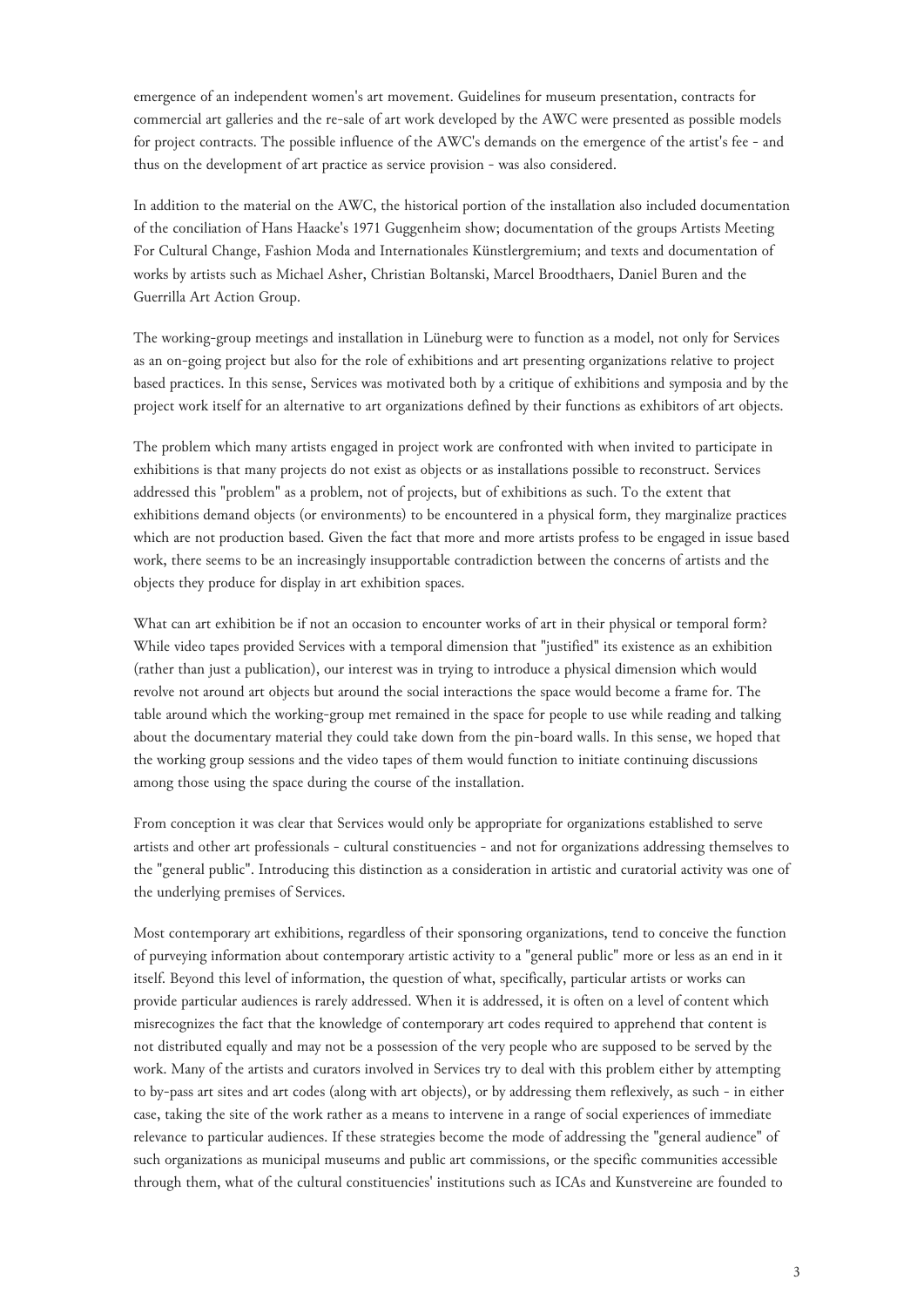serve? Services offered one response to this question: turn the exhibition into a forum for addressing issues of immediate practical concern to the art professionals and art students who constitute the primary audience of cultural constituency organizations.

In proposing this function for cultural constituency organizations, Services also, implicitly, constituted a critique of the group exhibition and the public symposium as mechanisms through which such organizations attempt to fulfill their mission. The misrecognition of specialized audiences inherent in programs conceived as purveyors of information to a "general public", effectively limits those programs to functioning as sites of symbolic struggles among producers. To the extent that programming is not determined by immediate concerns for particular audiences, that "general public" is reduced to no more than adherents, subscribers and investors that art professionals compete for in struggles for legitimacy and prestige. Every public juxtaposition of individual artistic positions on panels and in shows which invites viewers to compare, contrast and judge artists against each other reinscribes artists and works in this competitive structure, reducing them at the same time - regardless of intended effects - to their formal or strategic differences.

What did Services accomplish? Re-reading the proposal, what appears most obvious is what Services did not accomplish. Services did not result in any particular resolutions on the practical problems encountered by artists engaging in project work. Nor did it produce a general contract, a policy, or an association which could lobby for the interests of project artists. Services did not come to any conclusions on questions of the threat posed to artistic autonomy by professionalization or by the construction of cultural organizations as "clients". Nor did Services get to the root of conflicts among artists, curators, cultural organizations and audiences. Services was not, through the material collected for the installation, able to provide a coherent history of the transformation of relations among artists, curators and cultural organizations; of the professionalization of curating; of the artists' fee or of the role particular phenomena played in such developments. Finally, Services did not establish the meaning or relevance of the concept of service provision for contemporary artistic practice.

Were these the aims of Services? In a retrospect which maybe influenced as much by revision as by reflection I would say they were not, at least, the projects' primary goals. The goal of Services was finally much more simple and in my mind fundamental; something which is, further, the condition of the accomplishment of all these other aims. More than a forum for any of the specific issues introduced in the proposal, Services was conceived as a model for an alternative to what appeared to us to be the available sites within the field of art. I would say now that the creation of such an alternative is not external to the issues introduced in the proposal. Rather, it is the condition for their accomplishment.

Above all, Services was a response to what I see as a very basic problem: almost all of the available sites in the field of art, both physical and discursive, are fundamentally oriented toward the production of belief in the value of various forms of cultural production - artistic and critical; that is, toward legitimation. One could say that all exhibitions, whether in commercial or non-commercial spaces, construct their visitors as potential collectors. More precisely, they construct their visitors as people who will or will not invest their economic, cultural or social capital in particular practices. Similarly, the addressees of art magazines and symposia tend to be constructed as subscribers or potential subscribers, not of publications or events, but to the positions taken by writers and speakers. The point here is not to construct an opposition between promotion and critique. The point is that there are almost no sites within the artistic field in which producers address each other as producers according, not to the intellectual or artistic positions they take on cultural issues, but to the positions they occupy within a field of cultural production as determined by the social conditions of that field and the social relations which structure it. The absence of such sites has the effect, not only of ensuring the atomization of producers in competitive struggles for professional legitimacy, but also of limiting the development of a framework in which the function and effect - not only the symbolic value - of artistic practices can be evaluated.